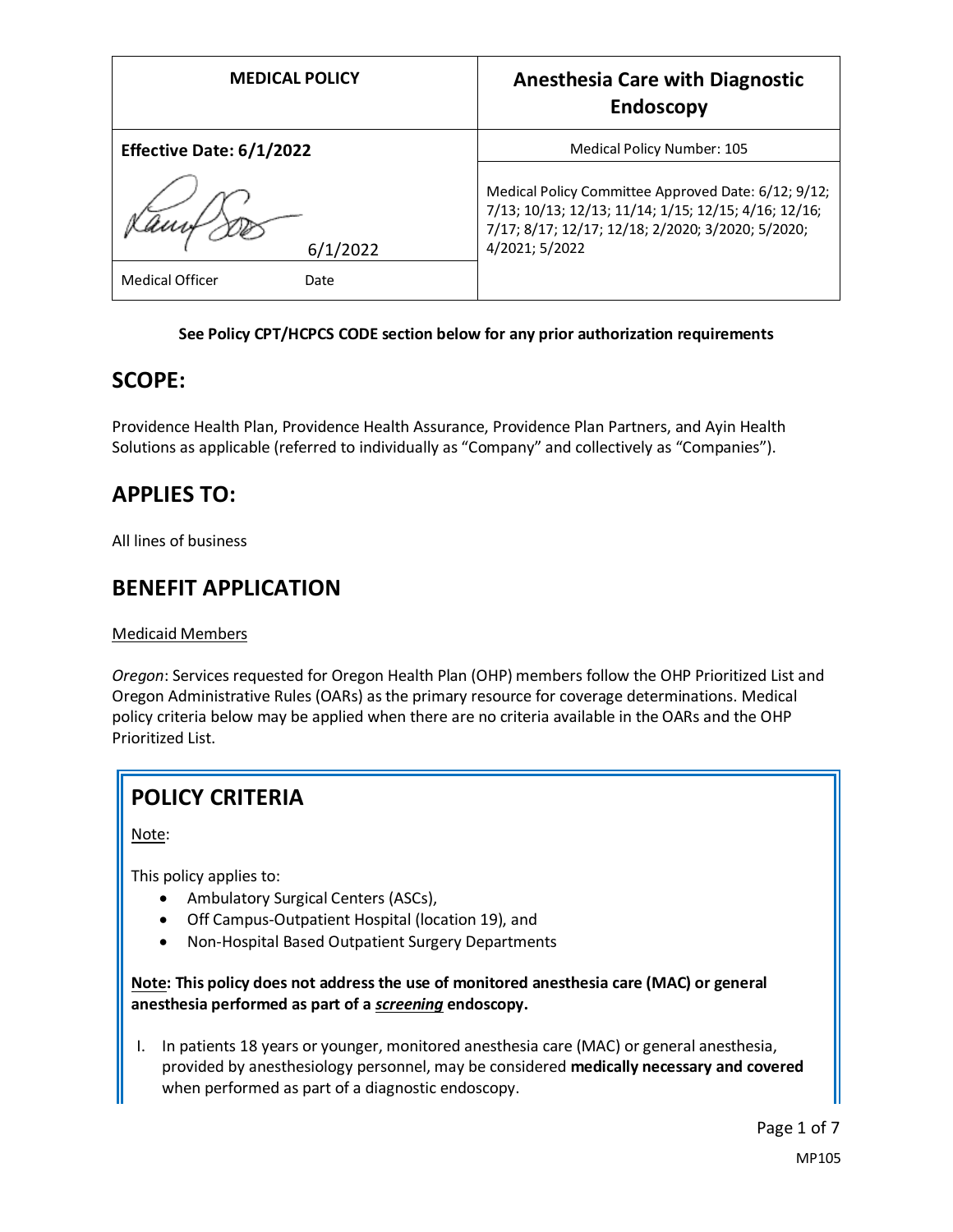- II. In patients 19 years or older, monitored anesthesia care (MAC) or general anesthesia, provided by anesthesiology personnel, may be considered **medically necessary and covered** in specific circumstances, when performed as part of a diagnostic endoscopy and **all** of the following criteria are met (A.-D.):
	- A. The anesthesiology care service rendered must be appropriate and medically reasonable and necessary; **and**
	- B. MAC or general anesthesia should be provided by qualified anesthesia personnel, (anesthesiologists or qualified anesthetists such as certified registered nurse anesthetists or anesthesia assistants). These individuals must be **continuously** present to monitor the patient and provide anesthesia care; **and**
	- C. Documentation of **at least one** of the qualifying criteria below (1.-5.) must be submitted with the request for consideration. Patients who meet the following criteria may be considered for approval for anesthesiology specialist care; however, the majority of patients undergoing diagnostic endoscopy will not require the care of an anesthesiology specialist.:
		- 1. Patients who have had a previous failure to complete the procedure or a procedure completed with great difficulty utilizing standard moderate sedation protocols. Records from the prior procedure and Gastroenterologist notes will be required for review; **and/or**
		- 2. Patients who are known to have or are predicted to have documented difficult airways. Documentation from previous anesthesia provider may be required for review. Difficult airways may include, but are not limited to the following:
			- Reactive airway disease
			- BMI  $\geq 40$
			- STOP-BANG score of 4 or higher; **and/or**
		- 3. Patients with anticipated intolerance of standard sedatives (e.g., known alcohol or known substance use). Documentation of Medications and substances along with quantities will be required for review. Chronic use of standard doses of sedative medications will not meet criteria; ; **and/or**
		- 4. Patients being treated for moderate to severe sleep apnea. Moderate sleep apnea is defined as having an AHI (calculated to Medicare standards) of ≥ 15; **and/or**
		- 5. Patients with asthma or lung disease; **and**
	- D. The patient has none of the following contraindications (1.-3.):
		- 1. Procedural anxiety is not a qualifying condition for the addition of an anesthesiology provider to the care team; **or**
		- 2. The presence of an underlying condition alone, as reported by an ICD-10-CM code, may not be sufficient evidence that moderate sedation is necessary; **or**
		- 3. The medical condition is not significant enough to impact the need to provide moderate sedation. The presence of a stable, treated condition of itself is not necessarily sufficient. In the case of patients who are significantly impaired or potentially unstable, consideration should be given to performing the procedure in a hospital based facility.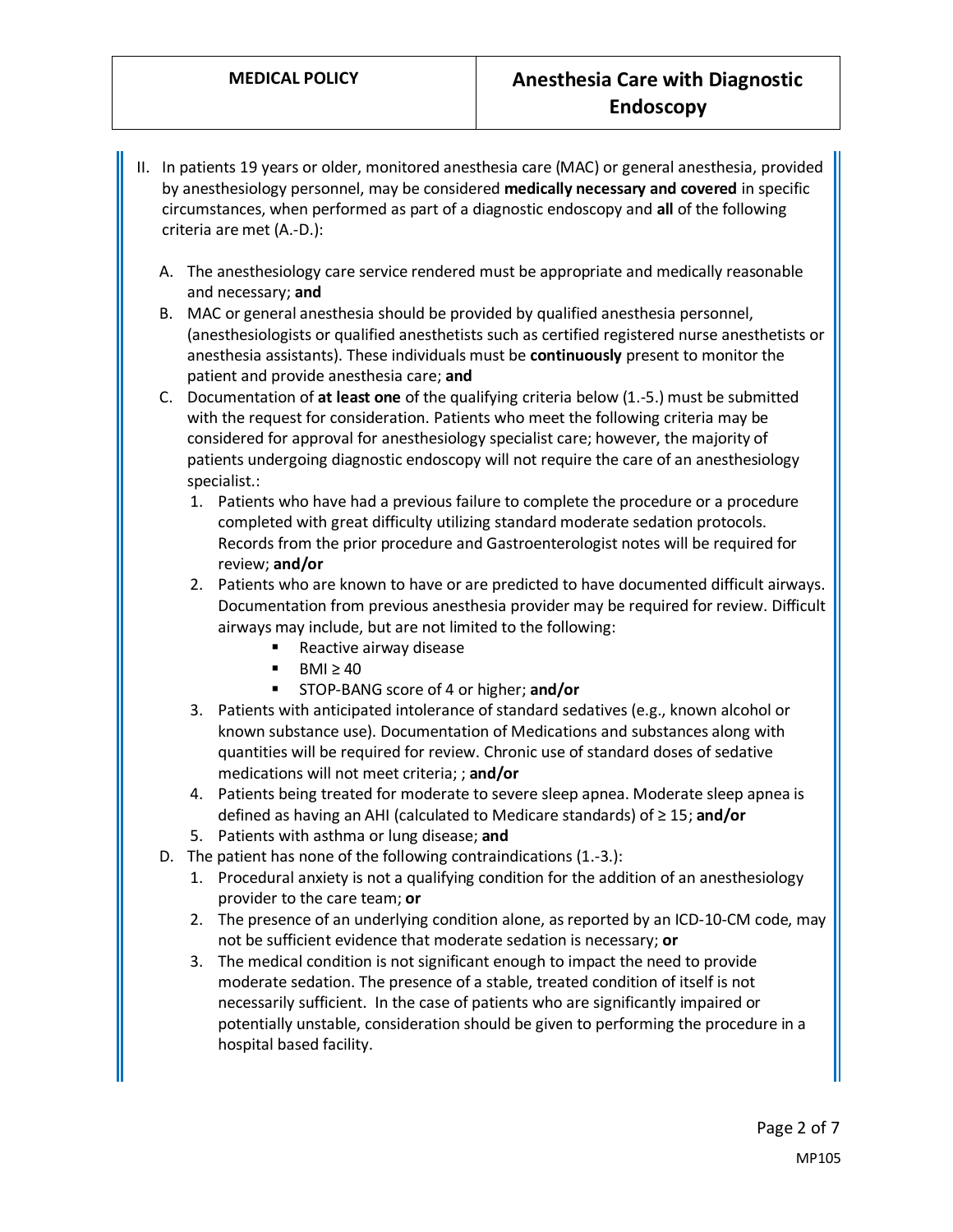III. The routine assistance of an anesthesiologist/anesthetist for average risk patients undergoing standard diagnostic upper and lower endoscopy procedures is **not medically necessary and not covered**.

## **BILLING GUIDELINES**

- This policy applies to:
	- o Ambulatory Surgical Centers (ASCs),
	- o Off Campus-Outpatient Hospital (location 19), and
	- o Non-Hospital Based Outpatient Surgery Departments
- Off-Campus locations, including portions of an off-campus hospital provider based department which provides diagnostic, therapeutic (both surgical and non-surgical), services to sick or injured persons who do not require hospitalization or institutionalization, require prior authorization.
- The Prior-authorization request must be submitted by a gastroenterology clinic.
- Please see "Providence Health Plans Payment Policy (09.0) Anesthesia" for additional information.

# **CPT CODES**

| <b>All Lines of Business</b>        |                                                                                                                                                                  |
|-------------------------------------|------------------------------------------------------------------------------------------------------------------------------------------------------------------|
| <b>Prior Authorization Required</b> |                                                                                                                                                                  |
| 00731                               | Anesthesia for upper gastrointestinal endoscopic procedures, endoscope introduced<br>proximal to duodenum; not otherwise specified                               |
| 00732                               | Anesthesia for upper gastrointestinal endoscopic procedures, endoscope introduced<br>proximal to duodenum; endoscopic retrograde cholangiopancreatography (ERCP) |
| 00811                               | Anesthesia for lower intestinal endoscopic procedures, endoscope introduced distal to<br>duodenum; not otherwise specified                                       |
| No Prior Authorization Required     |                                                                                                                                                                  |
| 00813                               | Anesthesia for combined upper and lower gastrointestinal endoscopic procedures,<br>endoscope introduced both proximal to and distal to the duodenum              |

## **DESCRIPTION**

Monitored anesthesia care does not describe the continuum of depth of sedation; rather it describes "a specific anesthesia service in which an anesthesiologist has been requested to participate in the care of a patient undergoing a diagnostic or therapeutic procedure."<sup>1</sup>

According to the 2013 American Society of Anesthesiologists position statement on monitored anesthesia care: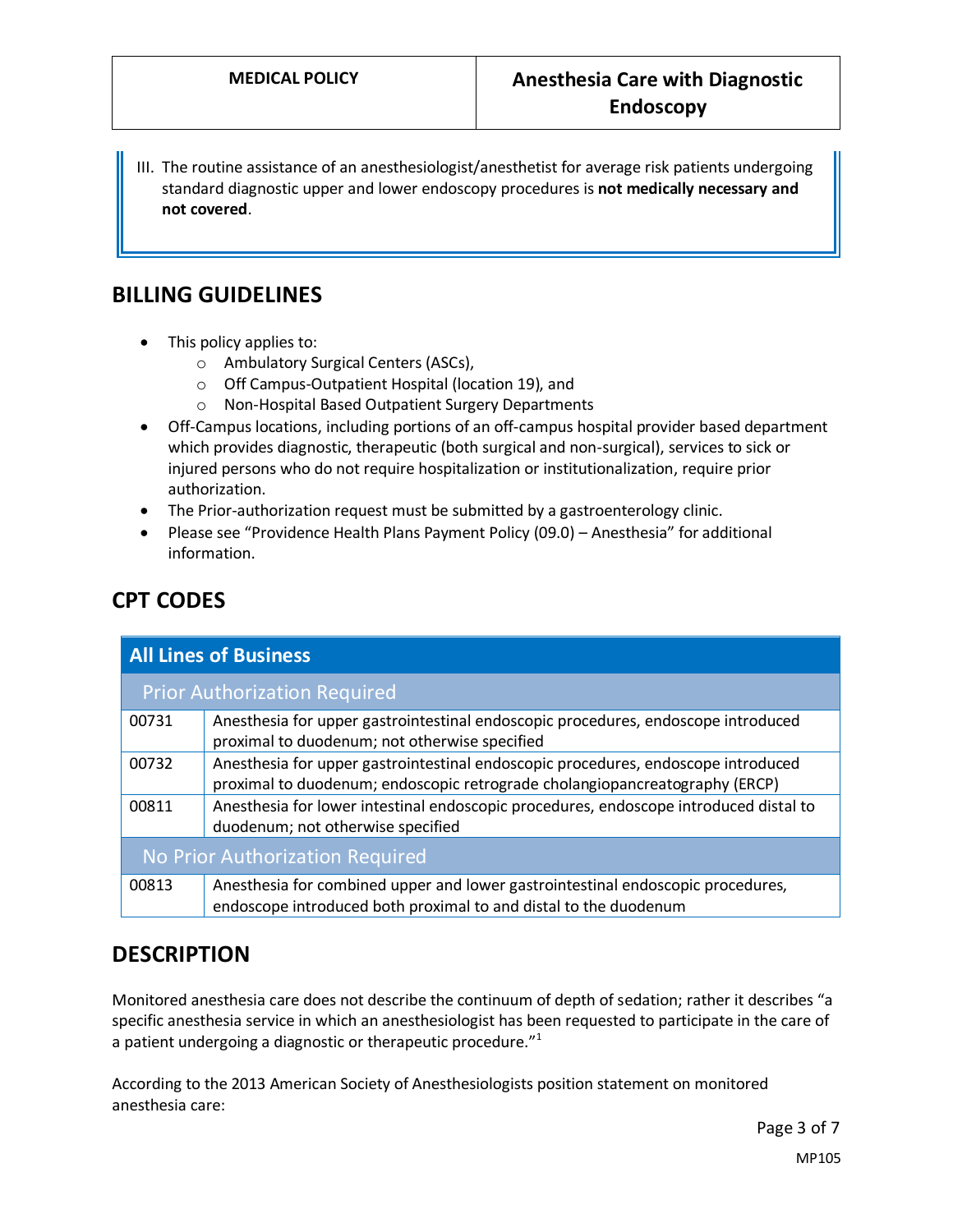"Monitored anesthesia care includes all aspects of anesthesia care – a pre-procedure visit, intraprocedure care and post procedure anesthesia management. During monitored anesthesia care, the anesthesiologist provides or medically directs a number of specific services, including but not limited to:

- Diagnosis and treatment of clinical problems that occur during the procedure
- Support of vital functions
- Administration of sedatives, analgesics, hypnotics, anesthetic agents or other
- Medications as necessary for patient safety
- Psychological support and physical comfort
- Provision of other medical services as needed to complete the procedure safely.

Monitored anesthesia care (MAC) may include varying levels of sedation, analgesia and anxiolysis as necessary. The provider of monitored anesthesia care must be prepared and qualified to convert to general anesthesia when necessary. If the patient loses consciousness and the ability to respond purposefully, the anesthesia care is a general anesthetic, irrespective of whether airway instrumentation is required. $"^2$ 

MAC as well as general and regional anesthesia should be provided by qualified anesthesiology personnel, (anesthesiologists or qualified anesthetists such as certified registered nurse anesthetists or anesthesia assistants).

#### **Definitions of General Anesthesia and Levels of Sedation/Analgesia**

According to the 2014 American Society of Anesthesiologists definition guideline:<sup>1</sup>

- **Minimal Sedation (Anxiolysis)** is a drug-induced state during which patients respond normally to verbal commands. Although cognitive function and physical coordination may be impaired, airway reflexes, and ventilatory and cardiovascular functions are unaffected.
- **Moderate Sedation/Analgesia ("Conscious Sedation")** is a drug-induced depression of consciousness during which patients respond purposefully\*\* to verbal commands, either alone or accompanied by light tactile stimulation. No interventions are required to maintain a patent airway, and spontaneous ventilation is adequate. Cardiovascular function is usually maintained.
- **Deep Sedation/Analgesia** is a drug-induced depression of consciousness during which patients cannot be easily aroused but respond purposefully\*\* following repeated or painful stimulation. The ability to independently maintain ventilatory function may be impaired. Patients may require assistance in maintaining a patent airway, and spontaneous ventilation may be inadequate. Cardiovascular function is usually maintained.
- **General Anesthesia** is a drug-induced loss of consciousness during which patients are not arousable, even by painful stimulation. The ability to independently maintain ventilatory function is often impaired. Patients often require assistance in maintaining a patent airway, and positive pressure ventilation may be required because of depressed spontaneous ventilation or druginduced depression of neuromuscular function. Cardiovascular function may be impaired.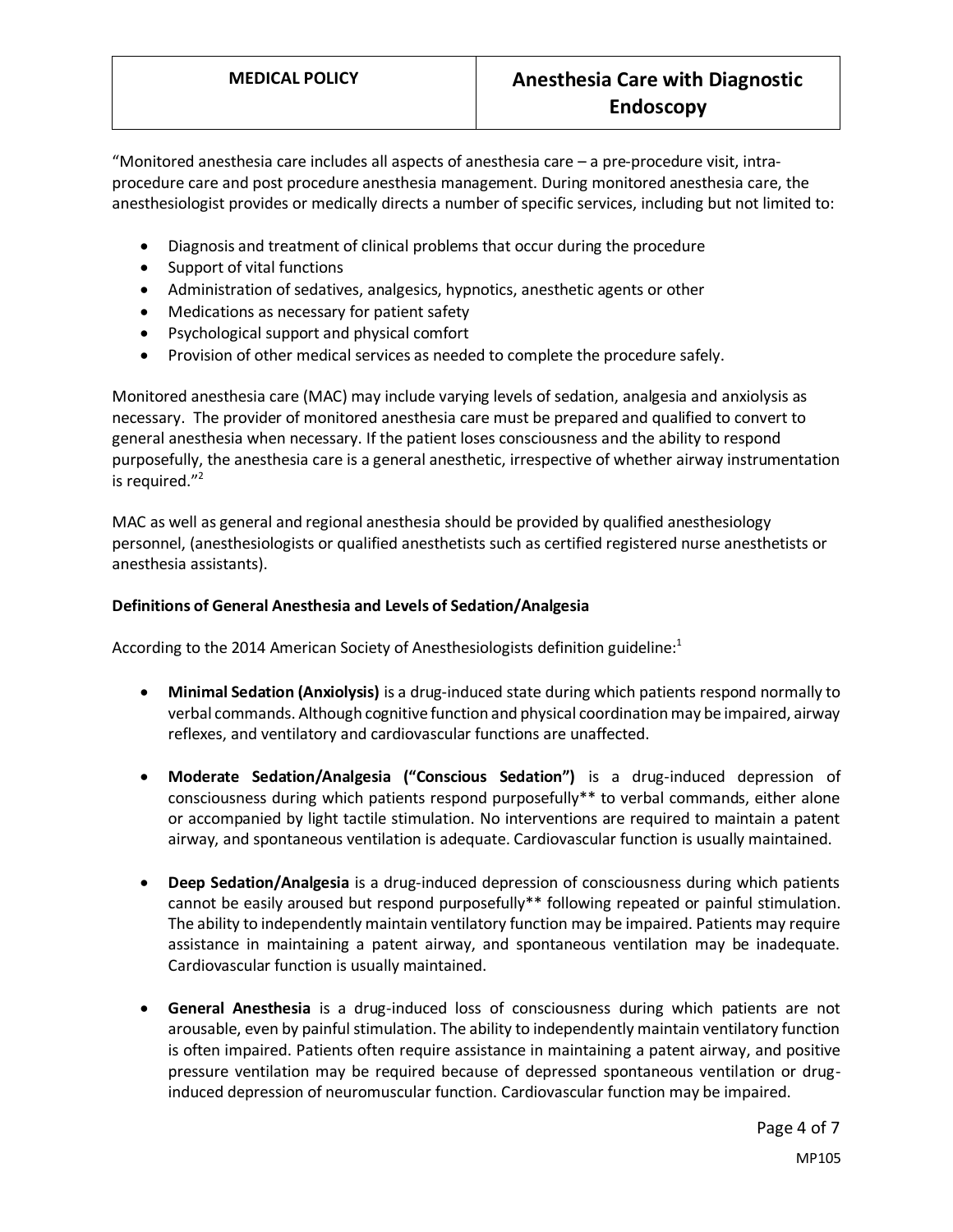Because sedation is a continuum, it is not always possible to predict how an individual patient will respond. Hence, practitioners intending to produce a given level of sedation should be able to rescue patients whose level of sedation becomes deeper than initially intended. Individuals administering Moderate Sedation/Analgesia ("Conscious Sedation") should be able to rescue patients who enter a state of Deep Sedation/Analgesia, while those administering Deep Sedation/Analgesia should be able to rescue patients who enter a state of General Anesthesia." $1$ 

# **CLINICAL PRACTICE GUIDELINES**

### American Society for Gastrointestinal Endoscopy (ASGE)

In 2018, the ASGE published evidence-based guidelines for sedation and anesthesia in GI endoscopy.<sup>3</sup> Investigators made the following recommendations:

- 1. We recommend that all patients undergoing endoscopic procedures be evaluated to assess their risk of sedation related to pre-existing medical conditions. (*high quality evidence*)
- 2. We recommend that the combination of an opioid and benzodiazepine is a safe and effective regimen for achieving minimal to moderate sedation for upper endoscopy and colonoscopy in patients without risk factors for sedation-related adverse events. (*high quality evidence*)
- 3. We suggest using an appropriate adjunctive agent (e.g., diphenhydramine, promethazine, or droperidol) in combination with conventional sedative drugs in select clinical circumstances. (*low quality evidence)*
- 4. We recommend that providers undergo specific training in the administration of endoscopic sedation and possess the skills necessary for the diagnosis and management of sedation-related adverse events, including rescue from a level of sedation deeper than that intended. (*high quality evidence)*
- 5. We recommend the routine monitoring of blood pressure, oxygen saturation, and heart rate in addition to clinical observation for changes in cardiopulmonary status during all endoscopic procedures using sedation. Supplemental oxygen administration should be considered for moderate sedation and should be administered during deep sedation. Supplemental oxygen should be administered if hypoxemia is anticipated or develops. (*high quality evidence*).
- 6. We suggest that capnography monitoring be considered for patients undergoing endoscopy targeting deep sedation. (*low quality evidence*).
- 7. We recommend anesthesia provider–administered sedation be considered for complex endoscopic procedures or patients with multiple medical comorbidities or at risk for airway compromise. (*moderate quality evidence*).
- 8. We suggest that endoscopists use propofol-based sedation (endoscopist-directed or anesthesia-provider administered) when it is expected to improve patient safety, comfort, procedural efficiency, and/or successful procedure completion. (*low quality evidence*).<sup>3</sup>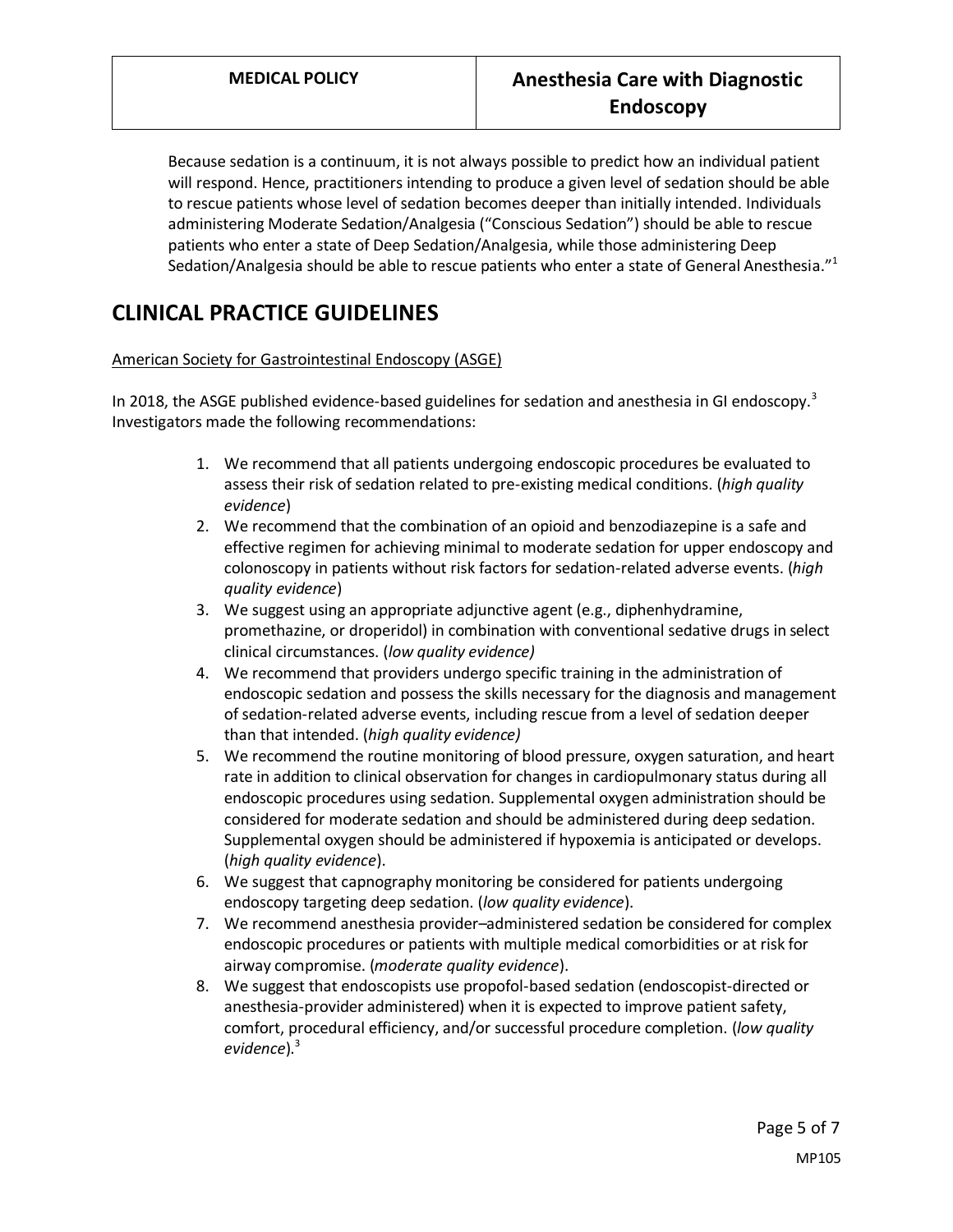# **CENTERS FOR MEDICARE & MEDICAID SERVICES**

Under Medicare, only medically reasonable and necessary services are covered *(Title XVIII of the Social Security Act, §1862(a)(1)(A))*. As of April 12, 2022 no specific Medicare coverage policy or guidance (e.g., manual, national coverage determination [NCD], local coverage determination [LCD] article [LCA], etc.) was identified for the Company's service area which addresses anesthesia care with diagnostic endoscopy. In the absence of a NCD, LCD, or other Medicare policy, Medicare guidelines allow a Medicare Advantage Organization (MAO) to make coverage determinations, applying an objective, evidence-based process, based on authoritative evidence. *(Medicare Managed Care Manual, Ch. 4, §90.5)* Therefore, this Company coverage review will be applied for medical necessity decision-making.

## **INSTRUCTIONS FOR USE**

Company Medical Policies serve as guidance for the administration of plan benefits. Medical policies do not constitute medical advice nor a guarantee of coverage. Company Medical Policies are reviewed annually and are based upon published, peer-reviewed scientific evidence and evidence-based clinical practice guidelines that are available as of the last policy update. The Companies reserve the right to determine the application of Medical Policies and make revisions to Medical Policies at any time. Providers will be given at least 60-days notice of policy changes that are restrictive in nature.

The scope and availability of all plan benefits are determined in accordance with the applicable coverage agreement. Any conflict or variance between the terms of the coverage agreement and PHP and PHA Medical Policy will be resolved in favor of the coverage agreement.

# **REGULATORY STATUS**

### Mental Health Parity Statement

Coverage decisions are made on the basis of individualized determinations of medical necessity and the experimental or investigational character of the treatment in the individual case. In cases where medical necessity is not established by policy for specific treatment modalities, evidence not previously considered regarding the efficacy of the modality that is presented shall be given consideration to determine if the policy represents current standards of care.

## **REFERENCES**

- 1. American Society of Anesthesiologists. Continuum of Depth of Sedation: Definition of General Anesthesia and Levels of Sedation/Analgesia. [https://www.asahq.org/standards-and](https://www.asahq.org/standards-and-guidelines/continuum-of-depth-of-sedation-definition-of-general-anesthesia-and-levels-of-sedationanalgesia)[guidelines/continuum-of-depth-of-sedation-definition-of-general-anesthesia-and-levels-of](https://www.asahq.org/standards-and-guidelines/continuum-of-depth-of-sedation-definition-of-general-anesthesia-and-levels-of-sedationanalgesia)[sedationanalgesia.](https://www.asahq.org/standards-and-guidelines/continuum-of-depth-of-sedation-definition-of-general-anesthesia-and-levels-of-sedationanalgesia) Published 1999 (amended 2019). Accessed 4/12/2022.
- 2. American Society of Anesthesiologists. Position on Monitored Anesthesia Care. [https://www.asahq.org/standards-and-guidelines/position-on-monitored-anesthesia-care.](https://www.asahq.org/standards-and-guidelines/position-on-monitored-anesthesia-care) Published 2005 (amended 2018). Accessed 4/12/2022.